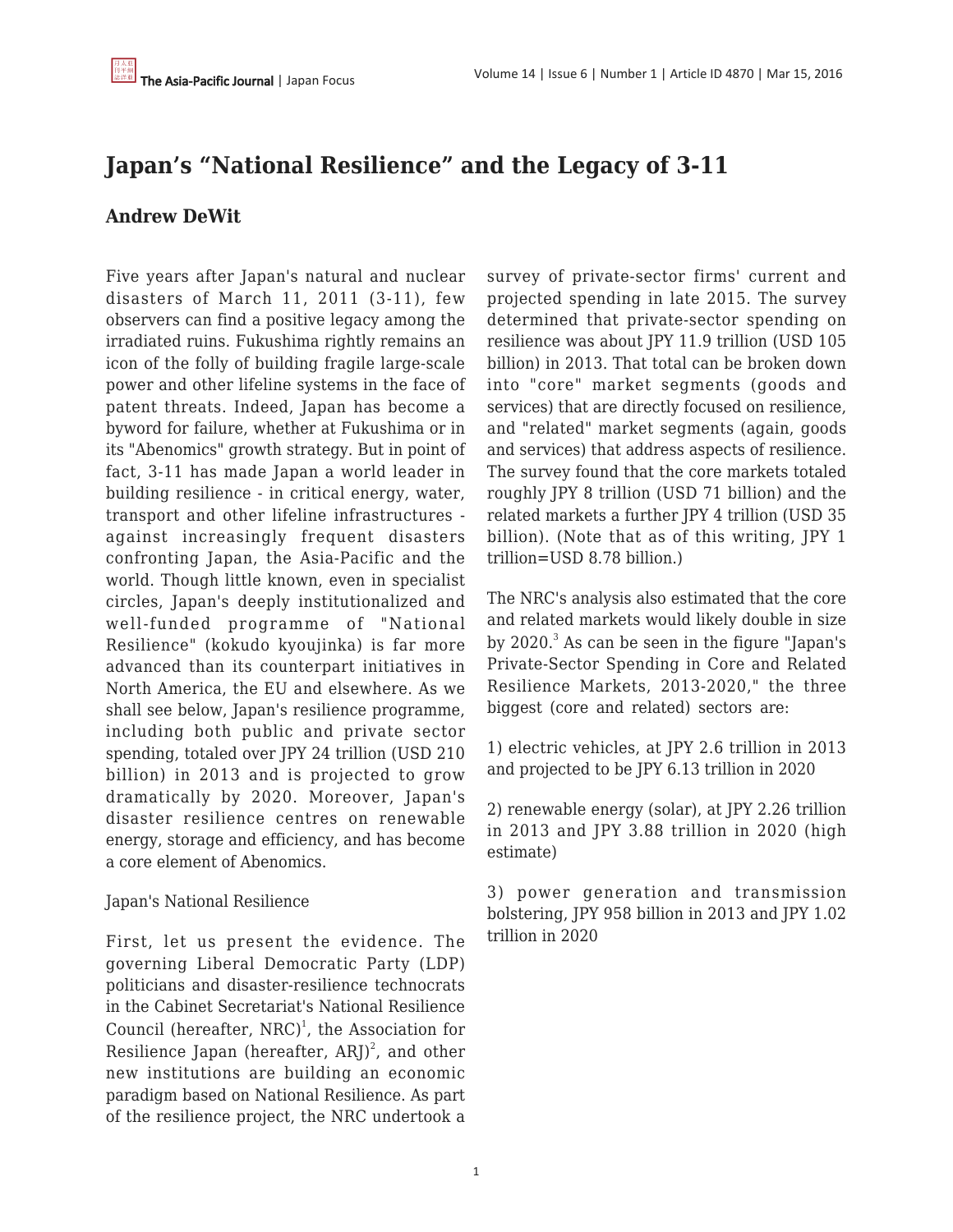



The figure shows that if one excludes electric vehicles and other "related" market segments, then renewable energy is the largest market in Japan's private-sector spending. And renewable energy-related spending is even larger than the solar numbers indicate. This is because the JPY 2.26 trillion spent on solar systems in 2013 was accompanied by JPY 59.5 billion on biomass, JPY 23.5 billion on geothermal, and JPY 22.3 billion on wind power, for a total of JPY 2.37 trillion on renewable energy generation systems. In addition, batteries and other energy storage equipment totaled just over JPY 103 billion, while efficiency-enhancing energy management systems amounted to just under JPY 334 billion.

Moreover, using the NRC's high estimate of JPY 3.88 trillion for the solar market in 2020, Japan's total resilience-centred renewable market is projected to increase to JPY 4.04 trillion by 2020. In addition, the markets for batteries and other storage equipment are slated to expand to JPY 469 billion. And spending on energy management systems is expected to grow to just under JPY 570 billion.

In other words, Japan's total private-sector investment in disaster-resilient renewable energy, storage and energy management is estimated to be a JPY 4.92 trillion market by 2020. That figure is likely to be an underestimate, in light of global trends, but even so it is an impressive increase from the JPY 2.81 trillion in 2013. Note also that the NRC also projects that the core market in National Resilience will total between JPY 11.8 and 13.5 trillion in 2020. Thus, renewable energy generation, storage and management are estimated to be between 36% to 42% of core markets in Japan's private-sector expenditures on National Resilience by 2020.

The NRC's documents also reveal that publicsector spending on National Resilience totaled JPY 12.4 trillion in 2013, or slightly more than the JPY 11.9 trillion in private sector investment. Much of the public-sector investment was also devoted to renewableenergy generation, transmission and storage, in Japan's profusion of smart communities, disaster-relief shelters, and other applications.<sup>4</sup> It is therefore clear that in post 3-11 Japan, building resilience in both the public and private sectors has become explicitly and powerfully linked to renewable energy systems and their enabling storage and transmission technologies. Indeed, Furuya Keiji, the LDP's first cabinet minister of National Resilience and Disaster Reduction (2012-2014) devoted an entire section of his June 2014 book on National Resilience to renewable energy.<sup>5</sup>

Returning to the attached figure on privatesector National Resilience spending, we can see that other core markets include earthquake-proofing of building and equipment, reinforcement of transport systems (roads and railroads), disaster-relief robotics, communications resilience, and training of specialist leadership. In addition to electric vehicles, the related markets include insurance, information security, and the linear bullet train (in development). It is debatable that the latter will bolster disaster resilience, but the LDP's rationale for including it is that it encourages the distribution of people and facilities away from the undeniably excessive overconcentration of population and core business and government functions in Metropolitan Tokyo, perhaps the most disaster-threatened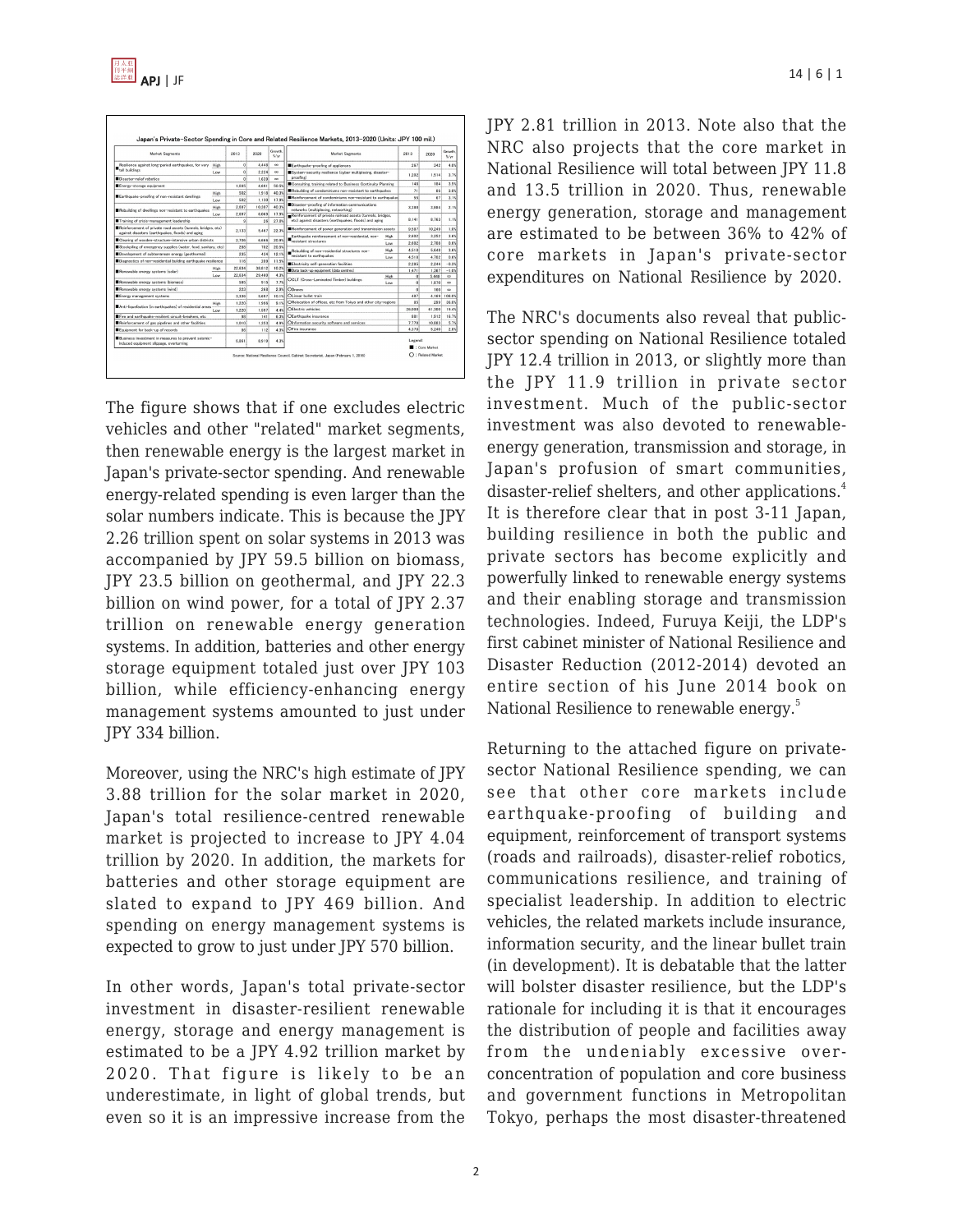

megacity on the planet. $^{\rm 6}$  In any event, apart from the linear bullet train and several roads and seawalls, most of the rest of the investment does appear likely to increase resilience in the face of disasters and other patent threats (such as cyber-attack or supply shocks of energy and other materials).



**[Fiji After Cyclone Winston](http://www.huffingtonpost.com/entry/cyclone-winson-fiji_us_56cebbefe4b0871f60ea2722)**

Moreover, Japan's public- and private-sector investments in resilient infrastructures and services could lead to significant export sales. One reason is irrefutable local evidence of climate threats. The evidence includes such phenomena as the unprecedentedly large Cyclone Winston that hit Fiji on February 20 this year. Winston killed 40 and left 350,000 (40% of the population) in need, including 250,000 who lack access to water and sanitation and 112,800 in need of shelter.<sup>7</sup> Other evidence includes sea-level rise, such as that affecting the cities in Florida that are desperate to get the attention of Marco Rubio, Donald Trump and the other denialist Republican candidates for the Presidential nomination. As the March 4 Reuters reports, "[m]ayors of 21 cities in Florida on Friday [March 4] called on the moderators of next week's presidential debates in Miami to ask candidates how they would deal with rising sea levels caused by climate change, a concern of the state's coastal communities."<sup>8</sup>



**[Miami experiencing climate change](http://fusion.net/story/212775/interview-with-miami-beach-chief-resiliency-officer/)**

Another reason overseas resilience markets are likely to expand is a growing international consensus on the urgent imperative of building robust critical lifeline infrastructures. For example, resilient infrastructure received an enormous boost from the COP21 climate talks in Paris last December.<sup>9</sup> In late January of this year, the Davos Summit of the World Economic Forum recognized that the global risk with the greatest potential impact was recognized failure of climate change mitigation and adaptation. $^{10}$  The costs are mounting, and being quantified. In its 2015 report on the "Triple Dividend of Resilience," the World Bank Group warned that annual losses from natural disasters were roughly USD 50 billion in the 1980s, but have climbed to between USD 150-200 billion per year at present, and are shortly expected to deliver over USD 300 billion in damage, annually, to the built environment alone. $11$  And there is a rapidly increasing volume of built environment: Estimates suggest that global infrastructure investment between 2010 and 2030 will be close to USD 100 trillion.<sup>12</sup> If this infrastructure – comprising power generation, transport, buildings, water services, and other essential items - is not resilient to climate change-driven ravages, then a lot of lives will be lost or impoverished.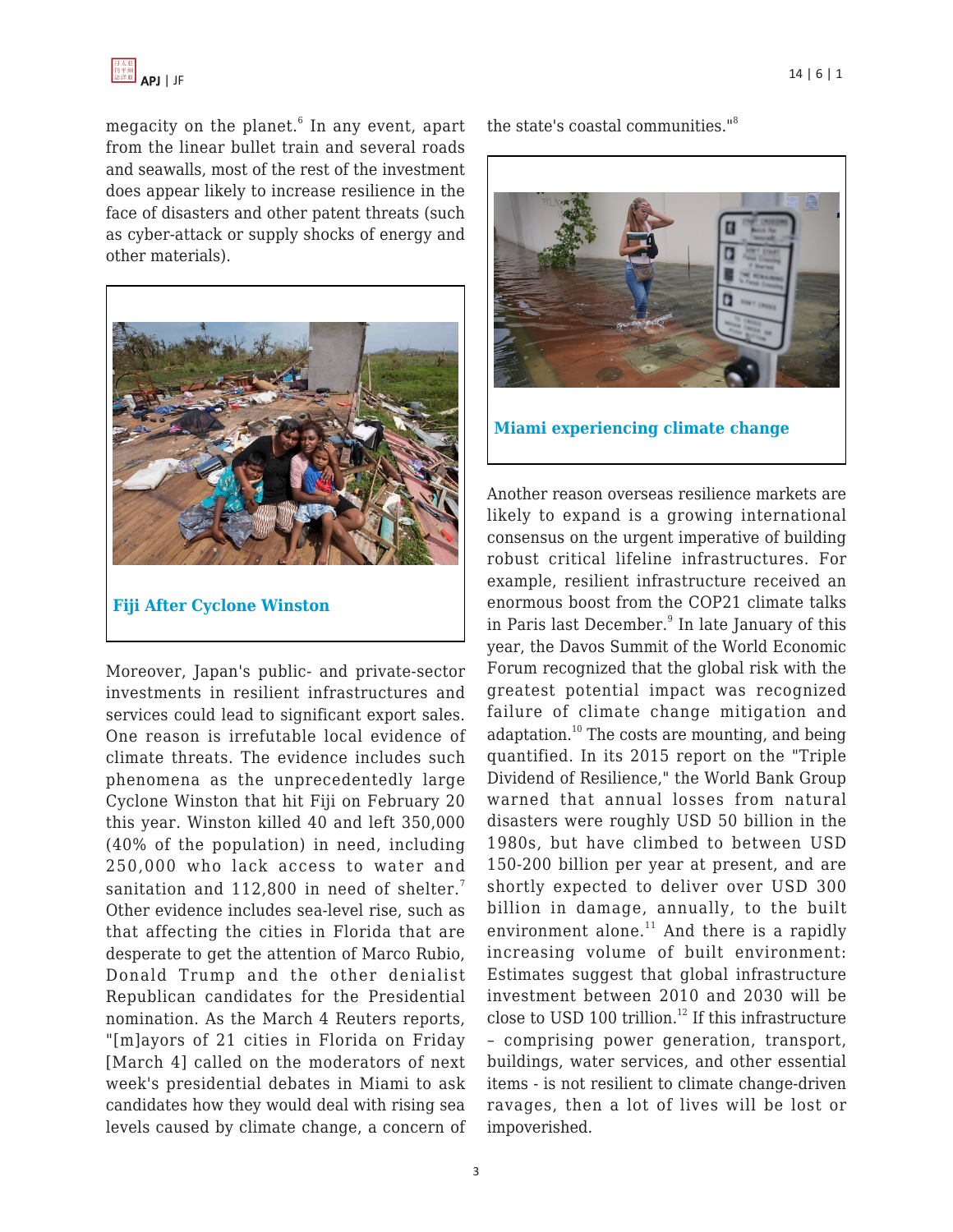#### National Resilience as a Narrative

Japan's National Resilience initiative has received scant attention, not only in English but also in Japanese. Many observers have simply dismissed the institutions and policies associated with National Resilience as wasteful public works. $^{13}$  For others, unfamiliar with the pace of climate change, in addition to the enormous scale of built infrastructure and the implications of its vulnerability to disasters, National Resilience likely appears to be a distraction from the business of reigniting Japan's sputtering economic growth.

But Japanese disaster experts' job is to pay serious attention to threats, and in the wake of 3-11 they have gained increasing influence in policymaking. This fact is no surprise: their country was hit with history's costliest natural and nuclear disaster on 3-11. Japanese governments, businesses and the public (especially in the Tohoku and Kanto areas) endured months of damaging power outages following the disaster. The protracted, indeed, continuing crisis, delivered a powerful lesson on the vulnerability of conventional, centralized power systems and other critical infrastructures. The evidence shows that post-311 Japan has become a world leader in reassessing the costs and benefits of distributed power and other robust, lifeline infrastructure.<sup>14</sup>



Driven by the lessons of 3-11 and its aftermath

in their own country, Japanese engineers, urban planners, energy experts and other actors have become part of a global discourse and rapidly expanding practice of resilience. This global project is not simply about technology. It also includes new modes of financing, governance and other elements relevant to reshaping core infrastructures crucial to our daily lives.<sup>15</sup> After 3-11, this international movement has been further galvanized by Superstorm Sandy's blow to New York City in late October of 2012, Typhoon Haiyan's devastation of a large swathe of the Philippines in November of 2013, and Cyclone Winston's destruction of Fiji last month. In tandem with these major disasters, bouts of intense rain and other extreme weather regularly overwhelm power, transport, waterworks, and other systems.<sup>16</sup> Building resilience has thus become a priority for key international organizations. One of these is the "Critical 5" member nations (Australia, Canada, New Zealand, the United Kingdom, and the United States), where resilience is described as a "shared narrative."<sup>17</sup>

#### Japan's Institutions of National Resilience

The striking fact is that Japan's National Resilience initiative is bigger and better-funded than its counterparts overseas, which are hindered by climate denial, fiscal austerity, inadequate resources, and other hurdles. Japan's programmes do not have such hurdles, and it involves the nation's most prominent experts on energy, disaster studies, engineering, spatial planning, and other critical areas of expertise. Within Japan, these worldclass experts are increasingly networked in new interdisciplinary governmental and quasigovernmental institutions, such as the NRC and the ARJ noted earlier. For example, the ARJ was formally inaugurated on July 1, 2014, and includes 16 working groups in which politicians, bureaucrats, academics, business and representatives from subnational governments collaborate. These working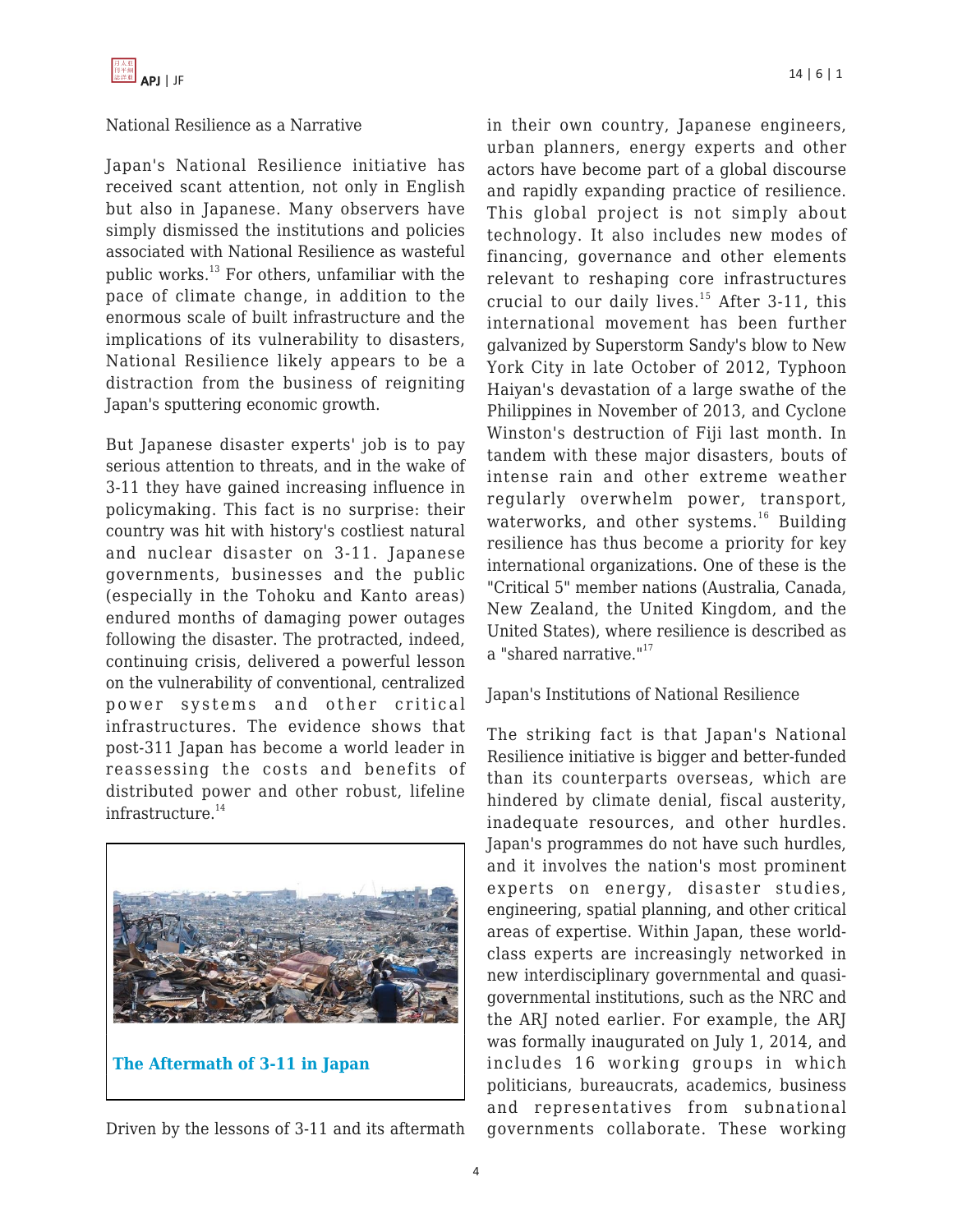

groups address the myriad aspects of resilient communities, from smart energy systems through to building sustainable and equitable  $local$  economies. $^{18}$ 



**[The February 20 "kickoff meeting" of the](http://www.risktaisaku.com/sys/news/?p=1314) [National Resilience Community](http://www.risktaisaku.com/sys/news/?p=1314)**

The ARJ also organizes civil society, such as the "National Resilience Community" that had its kickoff meeting on February 20 of this year (as shown in the above photo). In addition, the ARJ holds regular, well-attended, conferences open to all. The most recent was the February 2, 2016, "Advanced Energy Local Government Summit 2016," which highlighted local projects on solar, wind, biomass, geothermal, small hydro and other resilient, local clean power and energy efficiency. The event also included a presentation by the Ministry of Internal Affairs and Communications, which oversees local governments, on the important role of localgovernment-led energy.<sup>19</sup> The ARJ also confers awards for especially noteworthy resilience projects. On March 15, for example, the ARJ will present the "Advanced Energy Local Government Award" to one of 18 contenders. A leading candidate is Setouchi City's massive 230 megawatt (MW) megasolar project (depicted below). $^{20}$  Moreover, the ARJ's work is very explicit that resilience is a growth paradigm, and a core element of Abenomics.<sup>21</sup>



**[Setouchi City's 230 MW Solar Project,](http://prtimes.jp/main/html/rd/p/000000004.000011381.html) [Contender for Resilience Japan's March](http://prtimes.jp/main/html/rd/p/000000004.000011381.html) [15, 2016 "Advanced Energy Local](http://prtimes.jp/main/html/rd/p/000000004.000011381.html) [Government Award"](http://prtimes.jp/main/html/rd/p/000000004.000011381.html)**

In short, none of this institution-building and impressive activism has been hidden; it has simply been overlooked due to the focus on failure at Fukushima as well as the neoliberal dominance of the discourse on economic policy options. As to the latter, none of the advocates of "blood on the floor" structural reform in Abenomics have noticed that resilient communities have become an increasingly salient theme. For example, prominent keywords in the 138-page (in English) June 2013 Revitalization strategy - the  $3<sup>rd</sup>$  arrow of Abenomics - were "energy," "big data," "ICT," "disaster" and "resilient infrastructure."<sup>22</sup> Subsequent iterations of the growth strategy, among the central agencies, have since seen increased emphasis on these critical elements.<sup>23</sup> Other programmes and budgets have expanded at the national and subnational levels, and with a focus on resilience through distributed energy and the associated infrastructure. $24$  Surely there is no bigger or more urgent structural reform than bolstering the resilience of the built environment.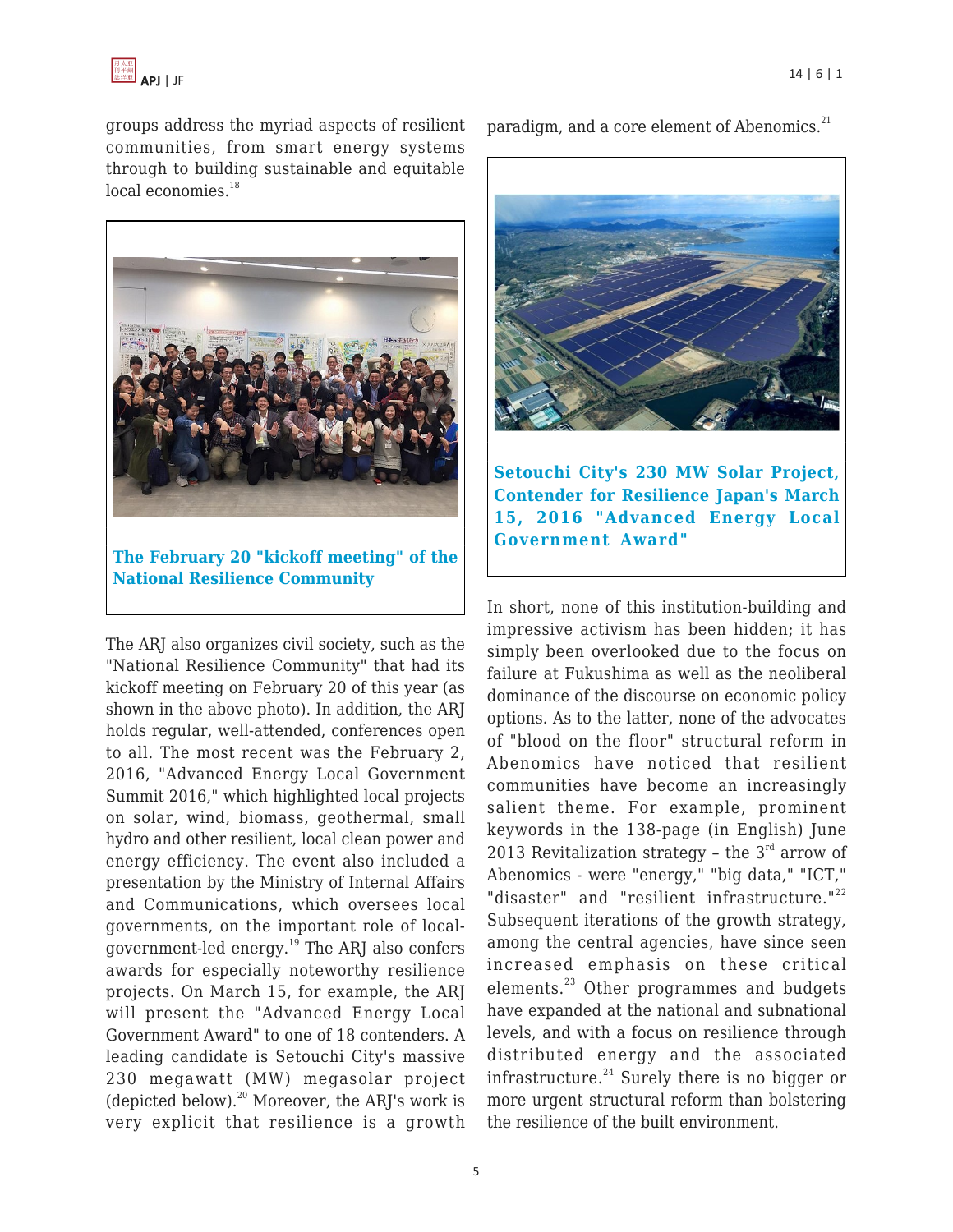

There is much to be lamented about the Abe regime's politics and policies, including its response to Fukushima, its revisionist history, and its anti-democratic instincts. And there are aspects of the National Resilience package that need to be revised. But in an era of accelerating climate change and other threats, Japan's institutions and policies for promoting resilience deserve serious attention as a global benchmark. Not only does Japanese resilience centre on clean energy, it also bolsters local governments, the keystone for reviving democratic politics. For these and other reasons, Japan's "National Resilience" is a very promising legacy of 3-11.

Recommended citation: Andrew DeWit, "Japan's "National Resilience" and the Legacy of 3-11", The Asia-Pacific Journal, Vol. 14, Issue 6, No. 1, March 15, 2016.

#### **Related articles**

- Andrew DeWit, [Japan's Bid to Become a](https://apjjf.org/-Andrew-DeWit/4385) [World Leader in Renewable Energy](https://apjjf.org/-Andrew-DeWit/4385)
- Andrew DeWit, [Japan's Radical Energy](https://apjjf.org/2014/12/48/Andrew-DeWit/4229) [Technocrats: Structural Reform Through](https://apjjf.org/2014/12/48/Andrew-DeWit/4229) [Smart Communities, the Feed-in Tariff](https://apjjf.org/2014/12/48/Andrew-DeWit/4229) [and Japanese-Style 'Stadtwerke'](https://apjjf.org/2014/12/48/Andrew-DeWit/4229)

**Andrew DeWit** is Professor in the School of Economic Policy Studies at Rikkyo University and an *Asia-Pacific Journal* editor. His publications include "Japanese Smart Cities and Communities: Integrating Technological and Institutional Innovation for Society 5.0," in *[Smart Cities for Technological and Social Innovation](https://www.amazon.com/Smart-Cities-Technological-Social-Innovation/dp/0128188863/?tag=theasipacjo0b-20)*, Elsevier (Hyung Min Kim, Soheil Sabri and Anthony Kent, eds.) forthcoming 2020 (with Brendan Barrett and Masaru Yarime); "Japan's (re)integration of energy in industrial policy," in *Critical Issues in Contemporary Japan, 2nd Edition*, Routledge (Jeff Kingston, ed.) 2019; "Energy," in *Routledge Handbook of Contemporary Japan*, Routledge (Hiroko Takeda and Mark Williams, eds.) forthcoming January 2020.

[dewit@rikkyo.ac.jp](https://apjjf.org/mailto:dewit@rikkyo.ac.jp)

## **Notes**

<sup>1</sup> See the [Cabinet Secretariat's National Resilience Council's website.](http://www.cas.go.jp/jp/seisaku/resilience/)

 $2^2$  See the [Association for Resilience Japan website.](http://www.resilience-jp.org)

<sup>3</sup> See (in Japanese), ["Concerning the size and estimates for the private-sector market in](http://www.cas.go.jp/jp/seisaku/resilience/dai24/siryo2-3.pdf) [national resilience,"](http://www.cas.go.jp/jp/seisaku/resilience/dai24/siryo2-3.pdf) February 1, 2016, Cabinet Secretariat's National Resilience Council, p. 5. <sup>4</sup> On the public-sector spending, see Andrew DeWit, ["Japan's "National Resilience Plan": Its](http://apjjf.org/2014/12/51/Andrew-DeWit/4240.html) [Promise and Perils in the Wake of the Election",](http://apjjf.org/2014/12/51/Andrew-DeWit/4240.html) The Asia-Pacific Journal, Vol. 12, Issue 51, No. 1, December 22, 2014.

 $^5$  See (in Japanese), Furuya Keiji, "National Resilience: the Challenges of Transitioning to a Resilient Society," June 2014, PHP Books, pp. 157-70.

 $^6$  For a comparison the scale of the threats confronting Tokyo, see the last section of Andrew DeWit, ["Japan's Resilient, Decarbonizing and Democratic Smart Communities"](http://apjjf.org/2014/12/50/Andrew-DeWit/4236.html), The Asia-Pacific Journal, Vol. 12, Issue 50, No. 3, December 15, 2014.

<sup>7</sup> See ["Fiji and UN appeal for \\$38 million to relieve 'catastrophic loss' after Cyclone Winston,"](http://www.un.org/apps/news/story.asp?NewsID=53369#.VuBQ28d9YxY)